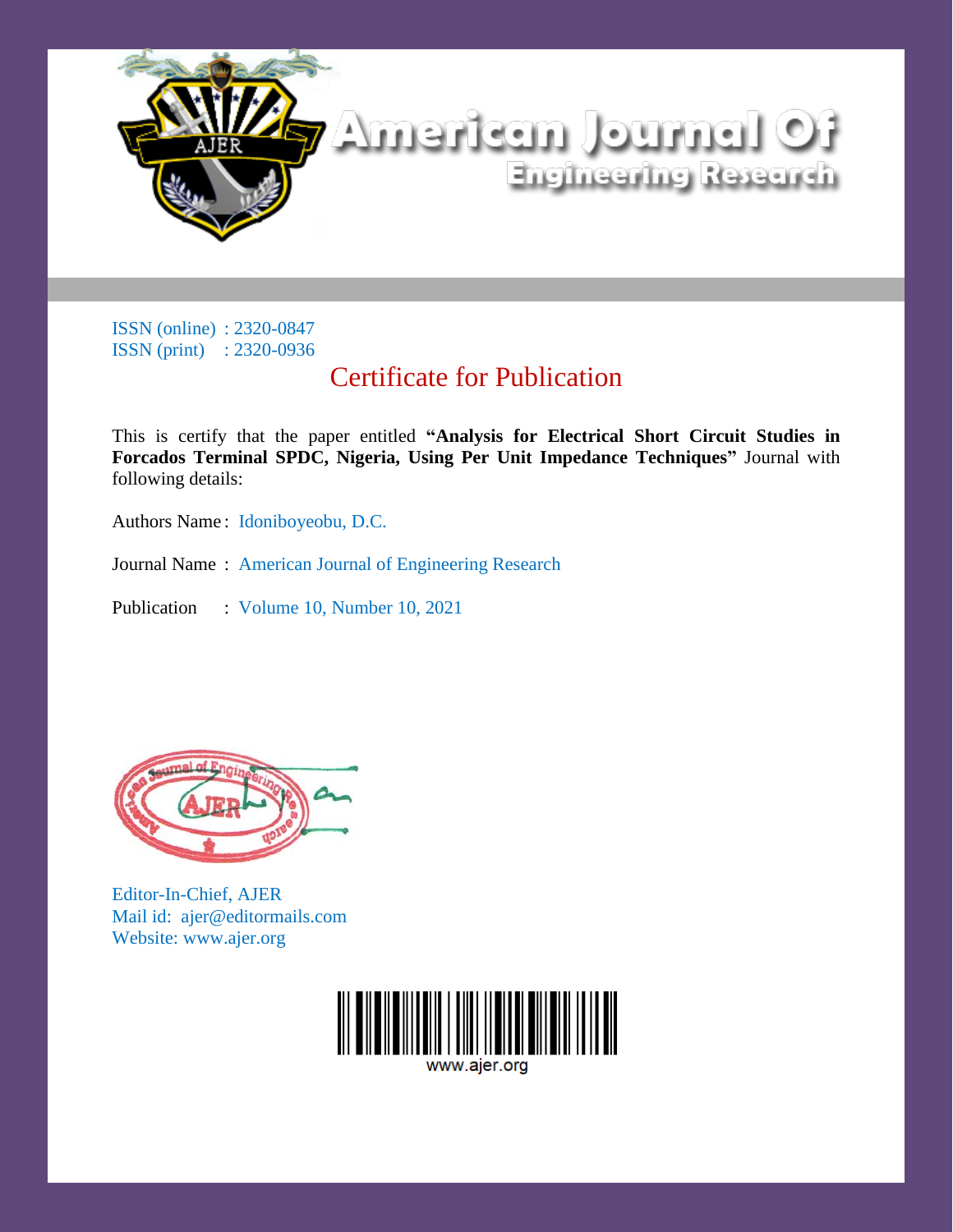

ISSN (online) : 2320-0847 ISSN (print) : 2320-0936

### Certificate for Publication

This is certify that the paper entitled **"Analysis for Electrical Short Circuit Studies in Forcados Terminal SPDC, Nigeria, Using Per Unit Impedance Techniques"** Journal with following details:

Authors Name : Ahiakwo, C.O.

Journal Name : American Journal of Engineering Research

Publication : Volume 10, Number 10, 2021



Editor-In-Chief, AJER Mail id: ajer@editormails.com Website: www.ajer.org



www.aier.org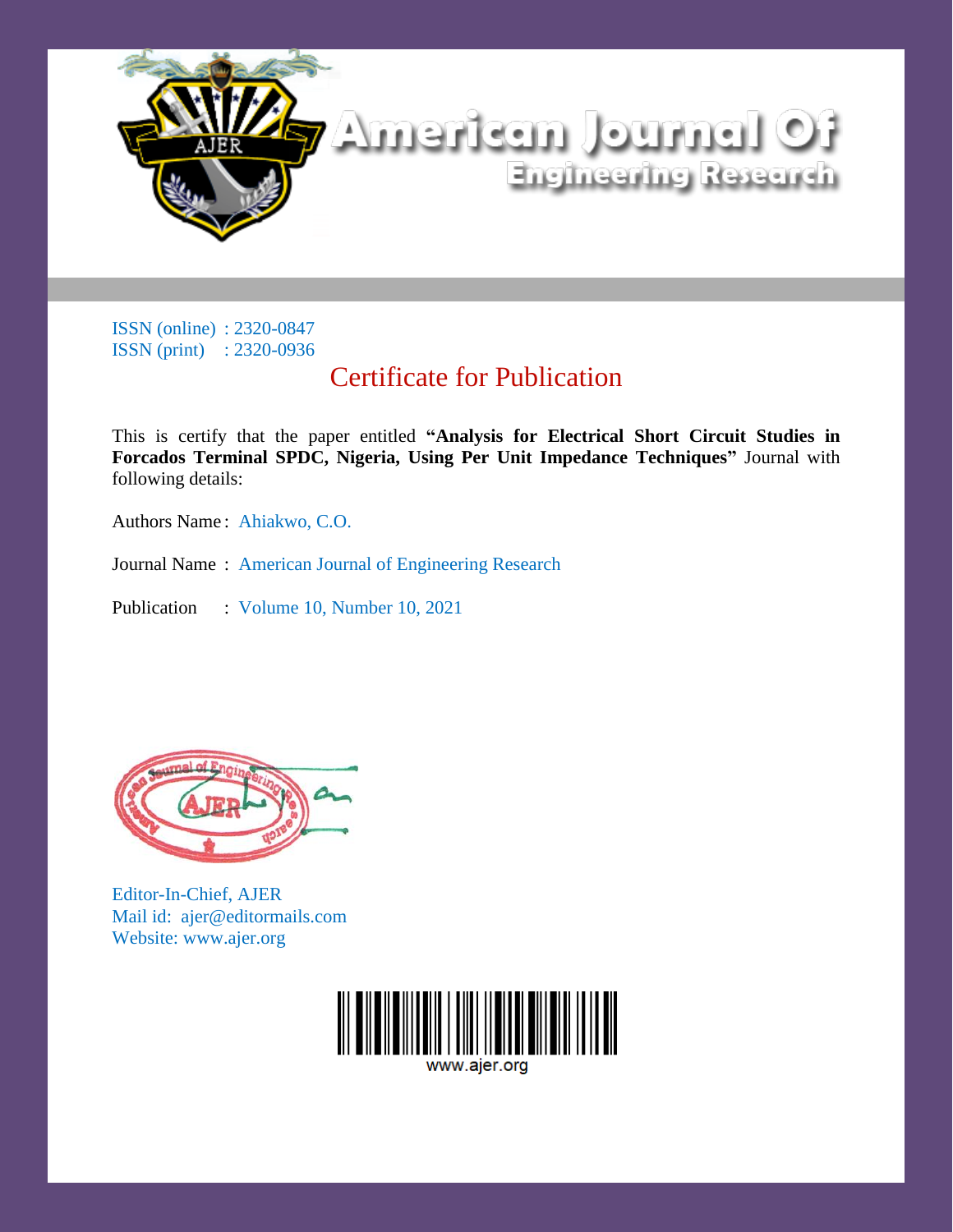

# tO listriucl tussfrettik Engineering Research

ISSN (online) : 2320-0847 ISSN (print) : 2320-0936

## Certificate for Publication

This is certify that the paper entitled **"Analysis for Electrical Short Circuit Studies in Forcados Terminal SPDC, Nigeria, Using Per Unit Impedance Techniques"** Journal with following details:

Authors Name : Braide, S.L.

Journal Name : American Journal of Engineering Research

Publication : Volume 10, Number 10, 2021



Editor-In-Chief, AJER Mail id: ajer@editormails.com Website: www.ajer.org